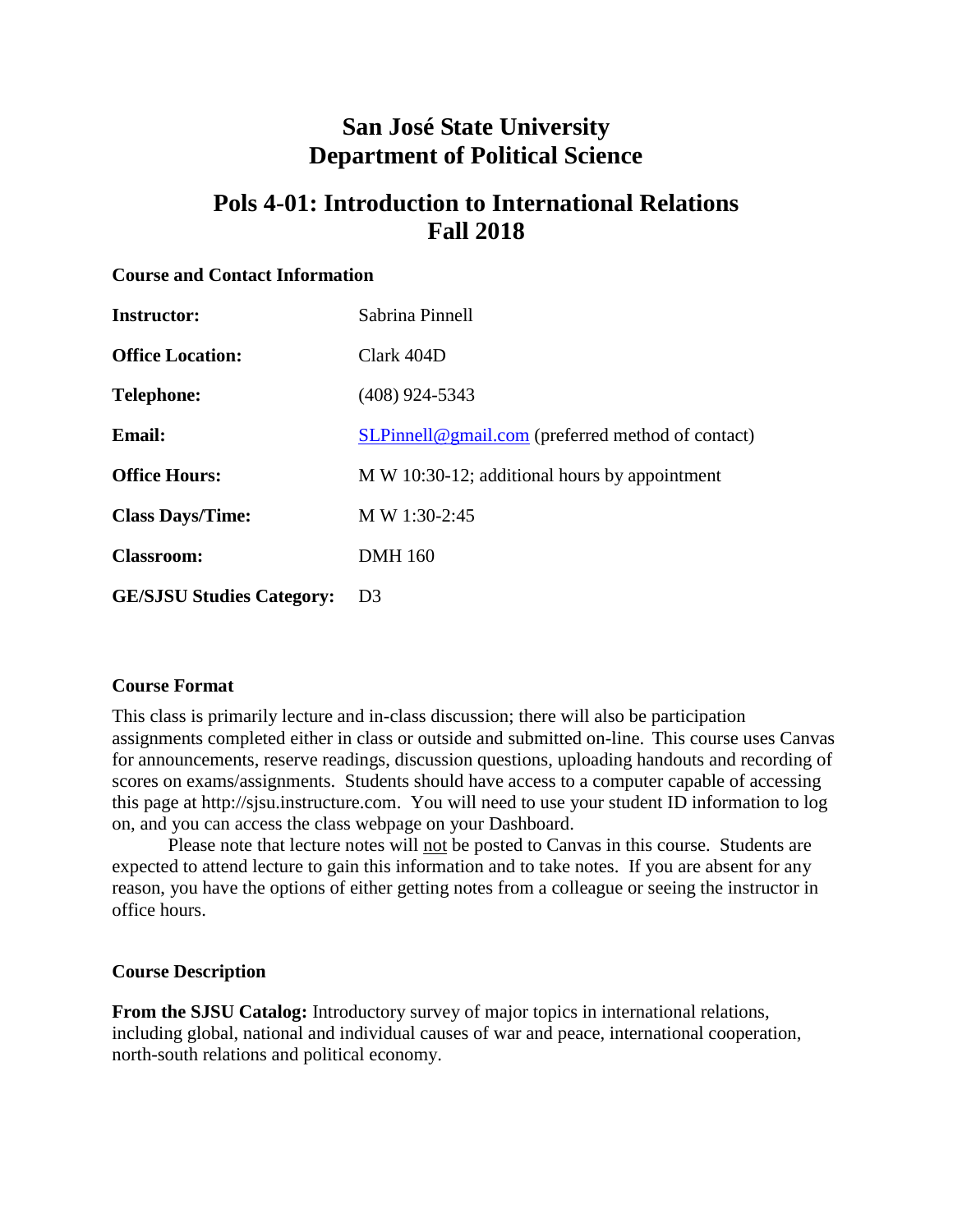**From the SJSU GE Guidelines (S14-5):** In this course you will be exposed to alternative interpretations of the historical events and political processes that have shapes the social, economic and political system in which you live. This course will provide a multicultural framework, including both conflict and consensus principles, of the choices and options available to individuals and groups in their social, economic and political relations. The focus of the course is the growth of a multicultural society and the interactions, including cooperation and conflict, as these many and varied peoples have dealt with social, economic and political issues.

# **Department of Political Science Learning Outcomes**

The Political Science Department has the following objectives for its students:

- 1) Breadth: Students should possess a broad knowledge of the theory and methods of the various branches of the discipline.
- 2) Application: Students should be able to apply a variety of techniques to identify, understand, and analyze domestic and international political issues and organizations.
- 3) Disciplinary methods: Students should be able to formulate research questions, engage in systematic literature searches using primary and secondary sources, have competence in systematic data gathering using library sources, government documents, and data available through electronic sources, should be able to evaluate research studies, and should be able to critically analyze and interpret influential political texts.
- 4) Communication Skills: Students should master basic competencies in oral and written communication skills and be able to apply these skills in the context of political science. This means communicating effectively about politics and/or public administration, public policy, and law.
- 5) Citizenship: Students should acquire an understanding of the role of the citizen in local, state, national, and global contexts and appreciate the importance of lifelong participation in political processes.

#### **Course Learning Outcomes (CLO)**

Upon successful completion of this course, students will be able to:

- 1. Explain and use the paradigms/theories of realism, liberalism, constructivism and radicalism to explain historical and contemporary international political behavior.
- 2. Name and describe the behavior of actors in international politics, including individuals, states and international organizations.
- 3. Provide information about major international political issues such as international political economy, the historical and contemporary nature of war, the rise of the issue of human rights and how it has affected international politics, and global issues such as immigration, transnational environmental problems and pandemics.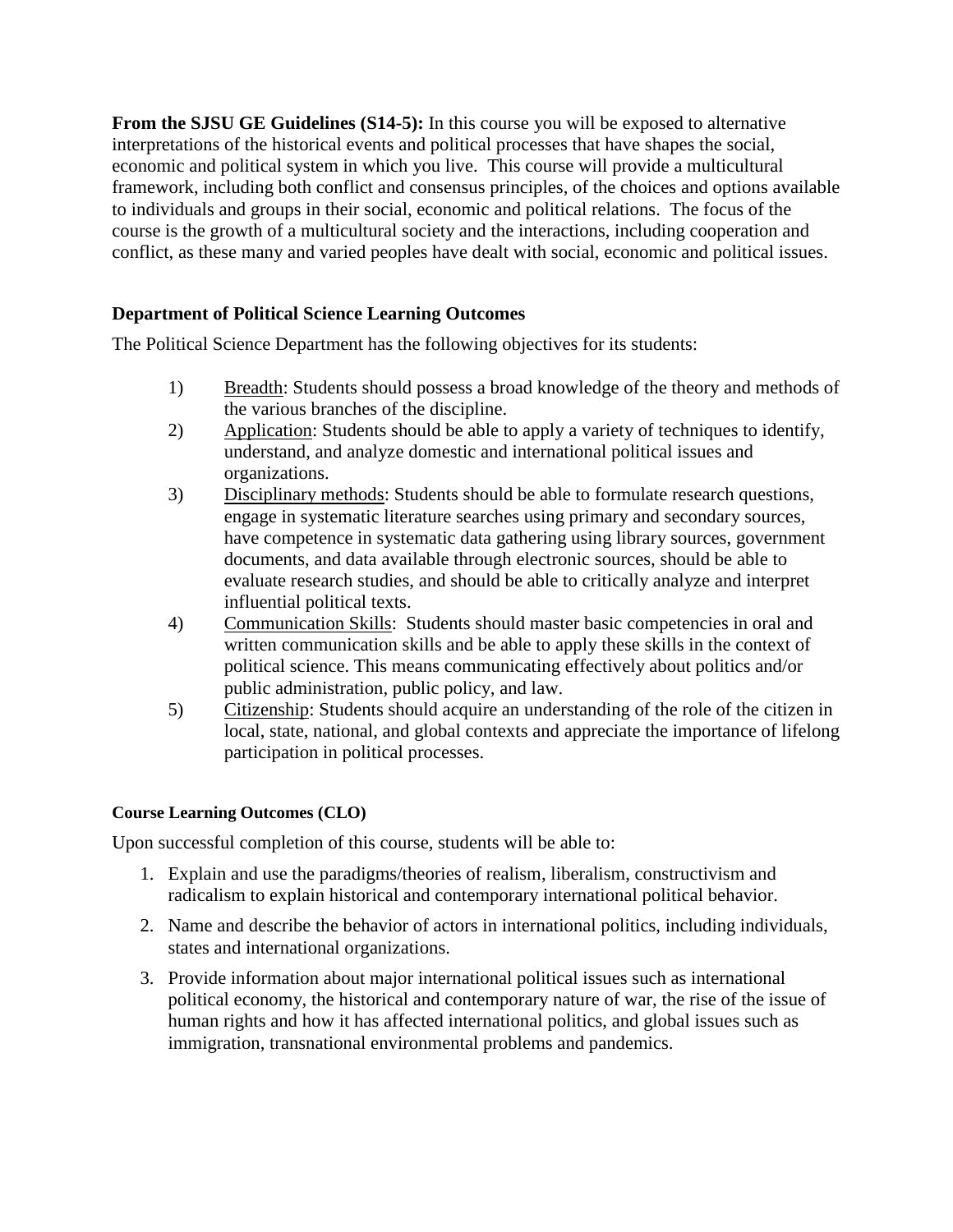#### **GE Learning Outcomes (GELO)**

Upon successful completion of this course, students will be able to:

- 1. **GELO 1:** Place contemporary developments in cultural, historical, environmental, and spatial contexts.
- 2. **GELO 2:** Identify the dynamics of ethnic, cultural, historical, environmental, and spatial contexts.
- 3. **GELO 3:** Evaluate social science information, draw on different points of view, and formulate applications appropriate to contemporary social issues.
- 4. **GELO 4:** Apply multidisciplinary material to a topic relevant to policy and social action at the local, national and international levels.

These requirements will be fulfilled primarily through class discussions, two in-class exams and a final, and a position paper considering contrasting positions on a major IR question.

Students are expected to complete the writing equivalent of  $\sim$ 1500 words or more in this class. This will be accomplished through the position paper.

## **Required Texts/Readings**

#### **Textbook**

There is one required textbook for the course, currently available in Spartan Bookstore: Karen A. Mingst and Ivan M. Arreguin-Toft's Essentials of International Relations,  $7<sup>th</sup>$  edition (NY: W. W. Norton, 2016; ISBN: 9780393283402). This is a revised edition, so students should purchase this one ASAP and begin reading.

#### **Other Readings**

Additional readings are also listed in the Schedule. There are some reserve readings on the Canvas webpage for the class under "Files," either for the class at various times, or as part of the reading lists for the position paper. *All readings listed in the Schedule are required readings*. Once you have decided on which of the topics you wish to pursue for your position paper, you should start looking over the readings in your Reading List (see below under "Position Paper").

#### **Course Requirements and Assignments**

SJSU classes are designed such that in order to be successful, it is expected that students will spend a minimum of forty-five hours for each unit of credit (normally three hours per unit per week), including preparing for class, participating in course activities, completing assignments, and so on. More details about student workload can be found at http://www.sjsu.edu/senate/docs/S16-9A.pdf.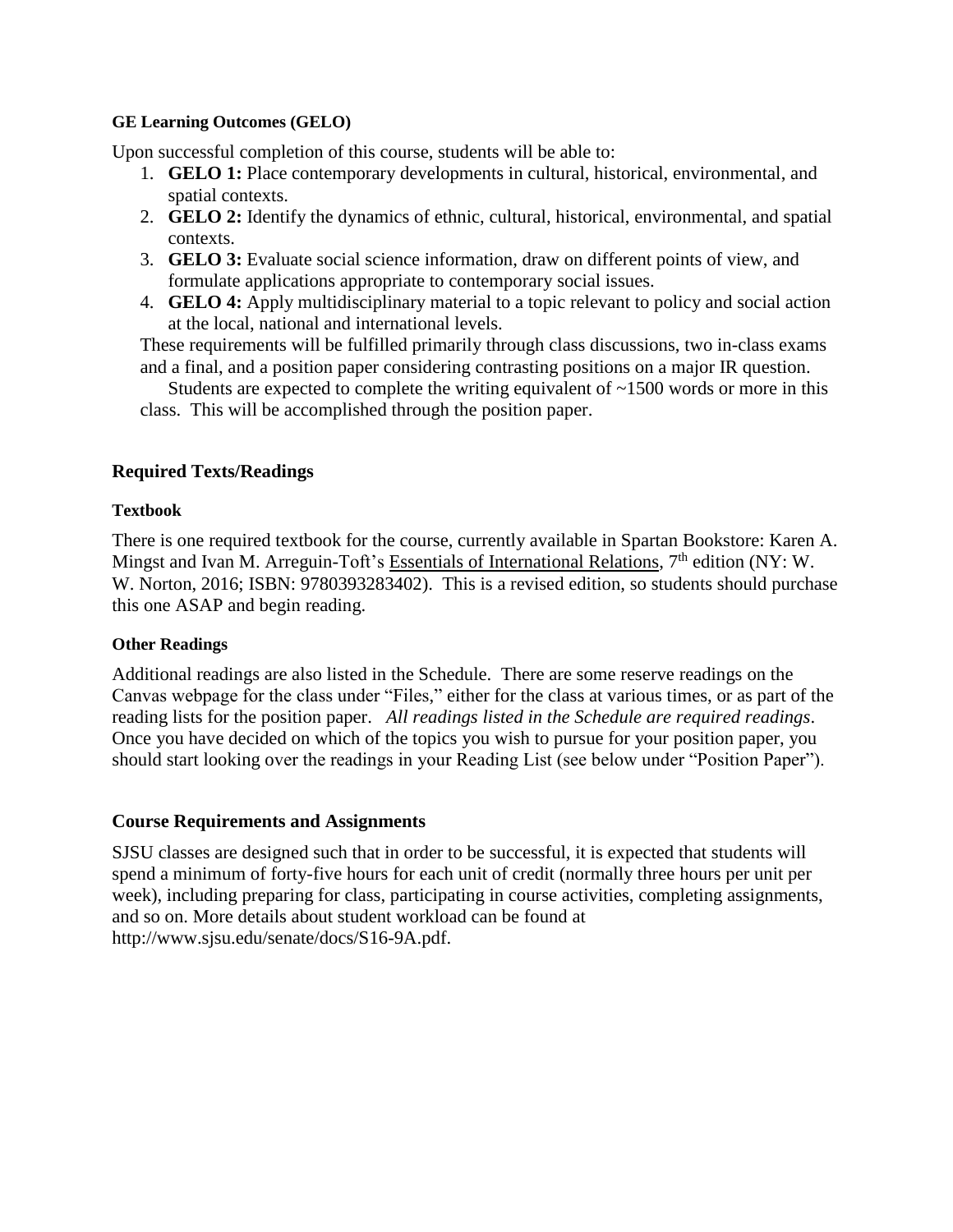This course includes the following methods to evaluate student performance:

| Participation         | 40 points  |
|-----------------------|------------|
| Exam 1                | 60 points  |
| Exam 2                | 100 points |
| <b>Position Paper</b> |            |
| Outline               | 20 points  |
| Paper                 | 100 points |
| Final Exam            | 100 points |
|                       | 420 points |

Participation: See the campus policy on attendance at http://www.sjsu.edu/senate/docs/F15- 12.pdf . Over the course of the semester, there will be four discussions on various IR topics in class; questions for these topics will be distributed in advance on Canvas, and you are expected to be in class on these days to participate in these discussions unless there is an emergency. Attendance will be taken on these days to verify who participated, and discussion will affect 40 points of your grade.

Exams: There will be two in-class exams with differing formats, one at the end of the IR Theory section (September  $12<sup>th</sup>$ ) and one at the end of the Levels of Analysis section (October 8th). The first exam will be a set of short-answer questions with a choice of six out of seven, to be answered in 4-5 sentences, no more than a paragraph each. The second exam will be a combination of four short answer questions and a choice of one out of two essay questions; the essay should be answered in 2-3 pages in a large greenbook. Both exams will take the entire class time on the days they are scheduled (75 minutes).

Study guides will be distributed with a list of essential terms and concepts you should know before the test. But no questions will be given in advance on these tests, and both tests are closed-book, closed-note.

Students are expected to take exams as scheduled; they will not be given in advance of their scheduled dates and make-ups will only be permitted due to a verified emergency. Makeups must occur within a one-week time period from the scheduled date. Contact the instructor ASAP if you miss a test to schedule a makeup.

Position Paper: The Issues in IR section will be covered by a position paper, which involves selecting one of three questions involving an issue in this section, and then providing two arguments for and two arguments against the proposition of the question. You will be using both lecture and class readings for this project, plus a reading list of sources established for each question. The readings themselves are under "Files" on Canvas. For more on this project, please see the handout appended to the end of the Syllabus. The paper requires a preliminary outline due on November 7th , and the paper itself will be due on December 3rd, as a hard copy in class and uploaded to Canvas for a source check.

Final Exam: The final exam is on December 12, 2018 from 12:15-2:30 p.m. in DMH 160. It is comprehensive for the course, but special attention will be paid to the Collective Problems section at the end of the course. The exam will follow the same format as Exam 2. You should bring a large greenbook to complete this latter question. A study guide will be distributed before the exam to prepare you for both sections, but this is a closed-book, closed note exam. The exam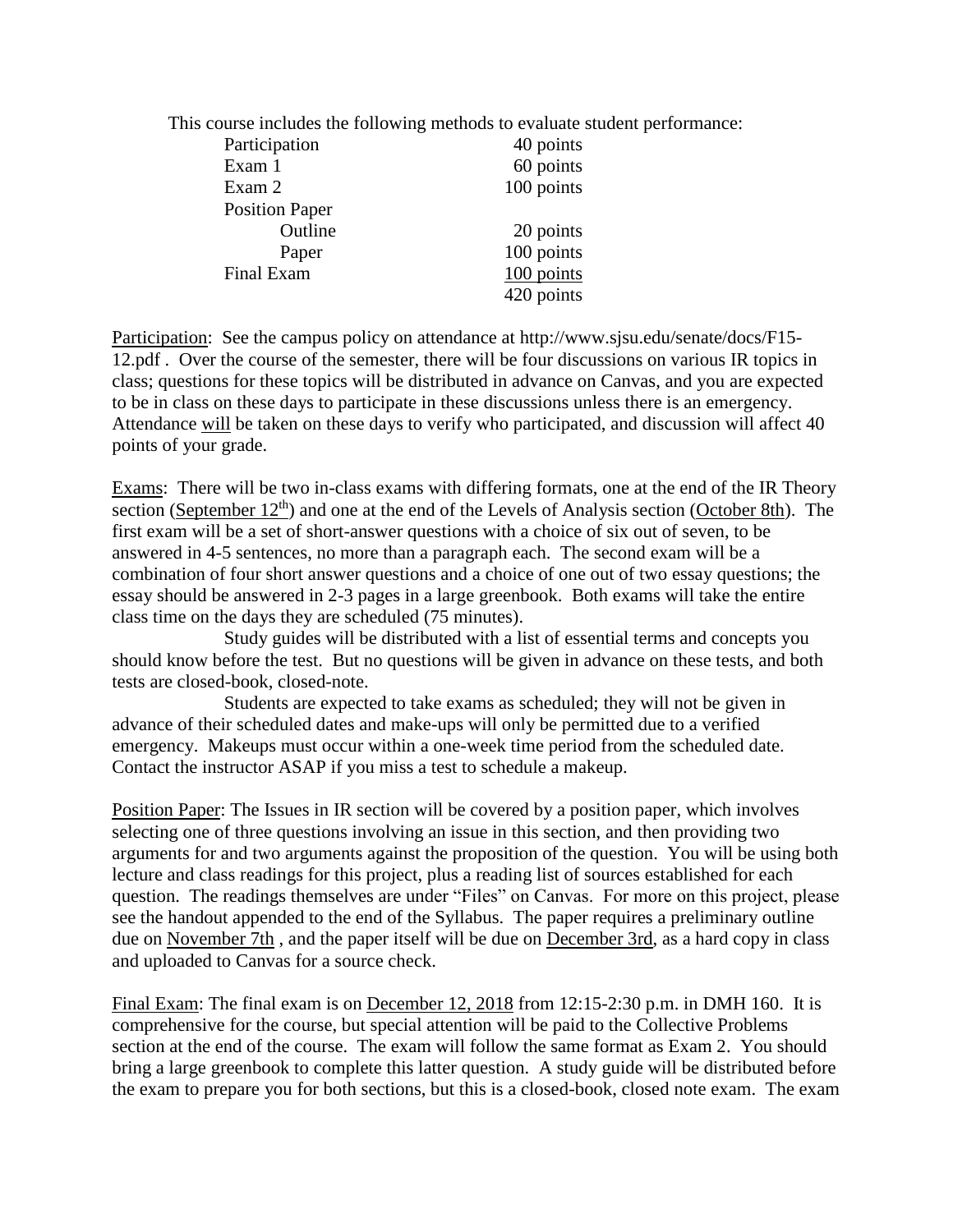will not be given in advance for any reason; please make travel arrangements accordingly. Make-ups are only permitted for emergencies and will be held after the scheduled exam time on the official makeup day (December  $19<sup>th</sup>$ ).

## **Grading Policy**

This course is based upon a point system, with percentage of points earned on assignments and exams corresponding to the following grades: 97-100% is an A+, 93-96% is an A, 90-92% is an A-, 87-89% is a B+, 83-86% is a B, 80-82% is a B-, etc. Keep track of your points over the course of the semester as noted above, and you should have an idea how you stand in the class.

Note that "All students have the right, within a reasonable time, to know their academic scores, to review their grade-dependent work, and to be provided with explanations for the determination of their course grades." See [University Policy F13-1](http://www.sjsu.edu/senate/docs/F13-1.pdf) at http://www.sjsu.edu/senate/docs/F13-1.pdf for more details.

# **Extra Credit Policy**

Note that per Academic Senate policy (http://www.sjsu.edu/senate/docs/S09-7.pdf), any extra credit opportunities must be extended to all students in the class; this means that individual appeals for extra credit may not be considered apart from the entire class. If any extra credit is assigned for the course, it will be available to all students to complete.

#### **Travel Policy**

 $\overline{a}$ 

Students are expected to attend class sessions when scheduled, to participate in discussions, complete assignments and take exams as scheduled in the syllabus. For this course, if you know that you will be absent or unable to complete course requirements ahead of time due to athletic or other campus activities, it is your responsibility to clear any extensions or excusals with the instructor ahead of the due date.<sup>1</sup> Travel for other reasons, barring emergencies, may not be accepted as reasons for extensions or excusals for late work or makeup exams; any exceptions require instructor approval. If you have an emergency that makes it impossible to take an exam or complete an assignment, contact the instructor ASAP to discuss options to complete your work. But as noted above, no exams will be given in advance for any reason, and this includes the Final.

<sup>1.</sup> Ideally, athletes should present a schedule of away events that may affect the class, and send the instructor an email alerting her before each event to make sure that absences are excused.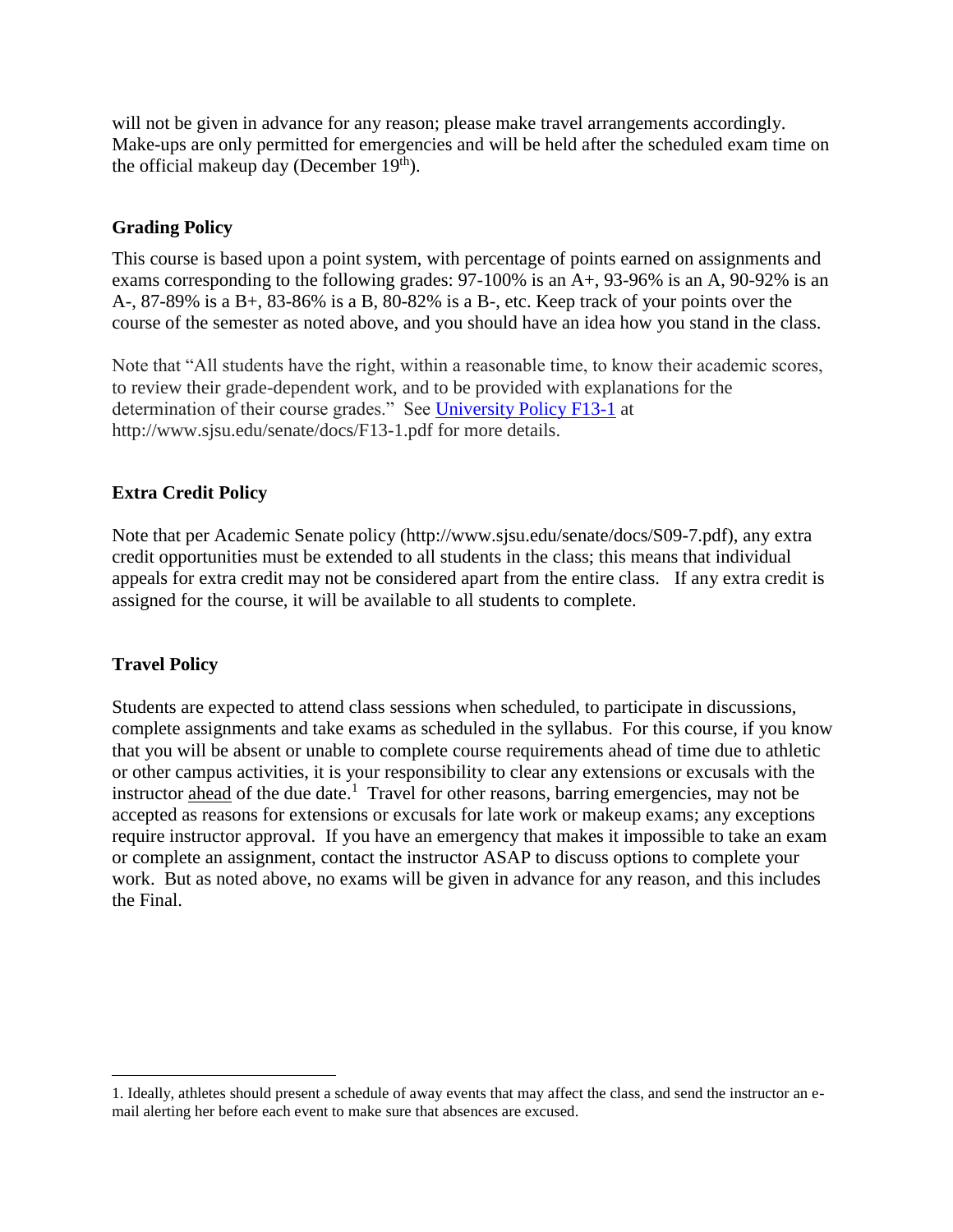#### **Classroom Protocol**

 $\overline{a}$ 

This is a course that will consider controversial issues such as immigration and refugee rights, the rights of developing countries vs. developed and causes of war. Students are expected to come prepared to class discussions and conduct themselves in a civil and respectful manner, particularly to their fellow students. With that in mind, students should avoid any colloquial language, characterizations, remarks or outright slurs that pertain to groups in the abstract or to their fellow students in particular. Any remarks made in ways that attack a student's personality or physical characteristics that have nothing to do with his or her actual points in a discussion will not be tolerated. Students may be asked to leave if this occurs.

Recordings of lectures for personal use outside of class is permitted, provided the instructor is consulted and approves such recording. Common courtesy and professional behavior dictate that you notify someone when you are recording him/her. You must obtain the instructor's permission to make audio or video recordings in this class. Such permission allows the recordings to be used for your private, study purposes only. The recordings are the intellectual property of the instructor; you have not been given any rights to reproduce or distribute the material. If you feel you may need to do this, please contact Dr. Pinnell and clear this with her at the start of the course.

## **Policy on Submitting Written Work in this Course**

The following policy applies to submitting written work (the position paper) for this course:

1) Students must submit their work by the day designated in the syllabus, barring an emergency that is verifiable in writing. Other situations where a student may not be able to turn in an assignment on time require contacting the instructor before or on the date of submission to get an extension. Extensions will be granted at the instructor's discretion.

2) All written assignments must be submitted as hard copies on the day they are due to qualify for full credit. No assignments may be submitted via e-mail for any reason. Late hard copies of papers will lose the equivalent of one letter grade per day (if 100 points, then 10 points a day) late, barring an excused emergency or an extension granted by the instructor.

3) Your essay must also be uploaded via the Canvas page under "Assignments" in order to qualify for credit, as this will check the paper for source use via Turnitin. If the paper is not submitted to the Canvas page, it is not considered "turned in." Uploads are due by 11:59 p.m. on the due date for the paper. Late uploads are possible, but papers will not be graded until the upload occurs. $2^2$ 

4) If a student must turn in a hard copy late due to an emergency, the student should submit the work as soon as possible and provide the written verification of the emergency with the hard copy, to restore any lost grade points as well as have the work graded.

5) The last day for submission of any late work due to an emergency or extension is the last actual lecture day of the session (December 10th).<sup>3</sup> It is also the last day that

<sup>2</sup> . I strongly suggest that you verify your uploads to Canvas when you do them, as Turnitin on Canvas does not always accept files, or evaluate them after accepting them. .pdf files appear to work best.

<sup>3</sup> . This is to facilitate turnaround. The instructor is going to do her best to get your papers back to you on the day of the Final, provided they are turned in on time.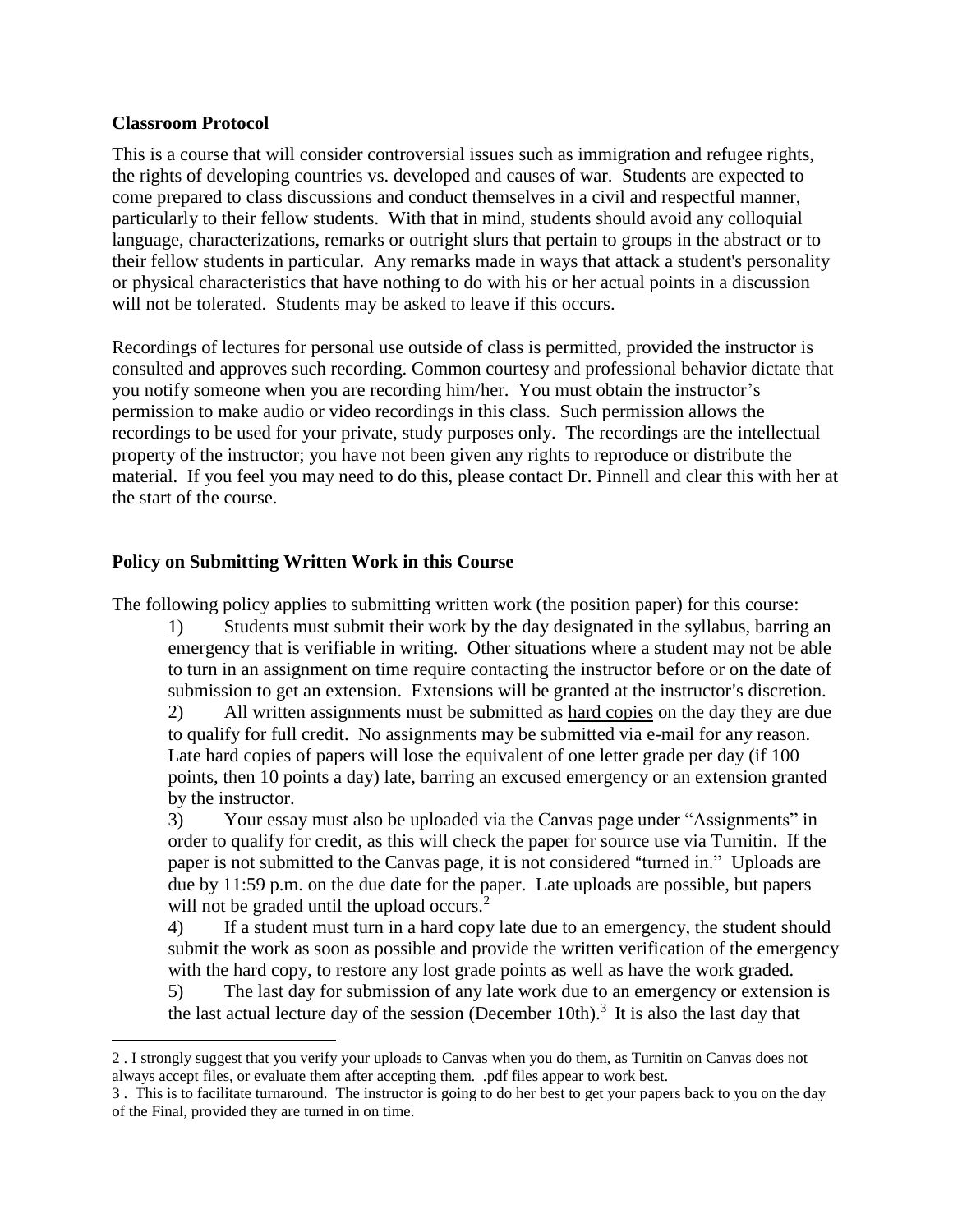points can be corrected on late work if an emergency is verified. After this point, the only work that will be accepted for grading from students is the final exam.

6) Barring adjustments to grade points on late work because of an emergency, all grades on written work are final.

Students at the college level are expected to submit written work that fits the grammatical, stylistic and citation expectations for college-level work in English. All written assignments in this course are therefore graded in two ways: both in terms of content (information in terms of logic, quality of evidence, etc.) and in terms of writing. If you are at all uncomfortable with writing at the college level, you need to take steps to rectify this. The instructor is willing to preview rough drafts of work in office hours before assignments are due to provide feedback. You may also want to see the instructor after assignments are handed back if comments indicate that there are specific errors in argument or writing.

Due to the schedule of this course, there are no opportunities for re-writes. At this level of academic work, you should be prepared to submit work that is ready for scrutiny in your first effort. You may bring rough drafts of your position paper to office hours for review before the due date, but you are also strongly advised to approach the Writing Center and other resources on campus to advise you in your writing.

#### **Collaboration and Source Use Policy**

The University has a clear policy on Academic Integrity, but I feel that some issues need to be made more explicit within the body of this syllabus.

The following actions on papers could be considered plagiarism:

- 1) Copying words or passages of text from an in-class (lecture, discussion, slides, text or assigned reading) source without proper quotation and citation;
- 2) Using ideas, definitions or arguments from in-class sources, even if paraphrased or summarized, without proper citation;
- 3) Copying words or passages of text from sources outside of class (including electronic sources) without proper quotation and citation;
- 4) Using ideas, definitions or arguments sources outside of class, even if paraphrased or summarized, without proper citation.

Per the SJSU Academic Integrity Policy, you may not submit work done in another course, in whole or in part, for evaluation in this course without prior instructor approval. This includes your own writing for another course – that is actually a form of plagiarism as well as cheating.

You are not permitted to collaborate with other students on written work in this class unless expressly permitted by the instructor. If collaboration is permitted, it will be made clear in the requirements for the assignment; you should not assume you can do this.

Collaboration in preparing for exams such as sharing notes before exams and group study is encouraged, but keep in mind that there may be more than one answer to an exam question.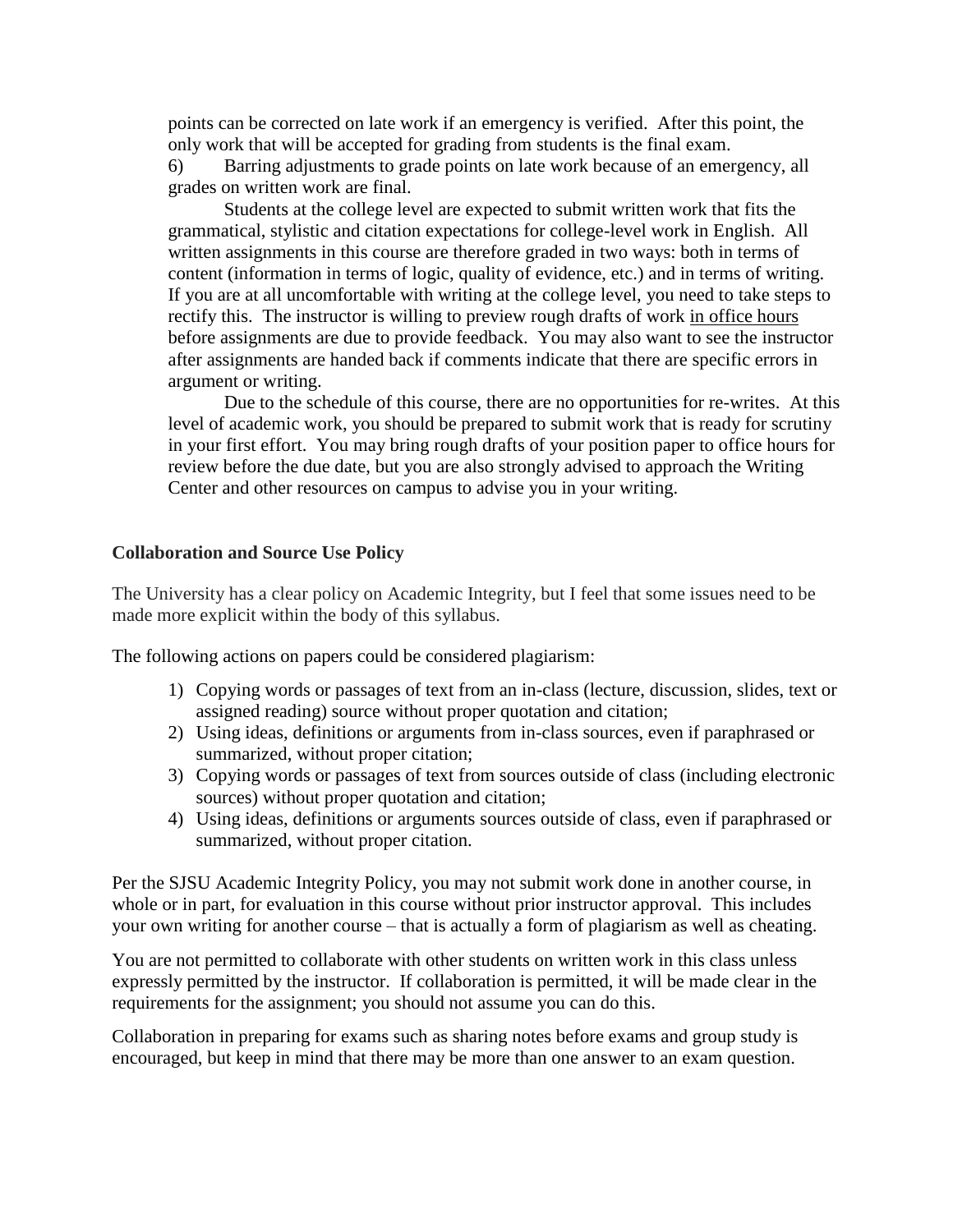If there are issues with source use or possible cheating, it is the policy of SJSU for the instructor to have a face-to-face meeting with a student to clarify the issue and particulars before any decisions are made about possible sanctions. Serious infractions must be reported to the University per the Academic Integrity Policy for recording purposes, and possible administrative action.

To sum up – the University is serious about cheating and plagiarism, and so is your instructor. If you are concerned about how to cite and use sources, come to office hours, consult the Library sources on how to deal with these issues [\(http://library.sjsu.edu/research-support/research\)](http://library.sjsu.edu/research-support/research), or one of the writing centers for assistance.

# **Final Exam Policy**

Per University Policy S17-1, all classes must have a culminating activity that finishes the class; if a sit-down final, it must be held during the scheduled date and time for the class, which for this class is December 12<sup>th</sup>, 2018 from 12:15-2:30 p.m. in our regular classroom. No final will be held before this scheduled time, and you should plan on taking the test at this time unless you have a verifiable emergency, or three or more scheduled finals in one day and you contact me no later than three weeks before the last day of class (December  $10<sup>th</sup>$ ). If you fall into one of these categories, a makeup exam is possible, on the scheduled makeup day of December 19<sup>th</sup>. Please see the relevant policy at<http://www.sjsu.edu/senate/docs/S17-1.pdf> for more information.

# **University Policies**

Per University Policy S16-9, university-wide policy information relevant to all courses, such as academic integrity, accommodations, etc. will be available on Office of Graduate and Undergraduate Programs' [Syllabus Information web page](http://www.sjsu.edu/gup/syllabusinfo/) at [http://www.sjsu.edu/gup/syllabusinfo/.](http://www.sjsu.edu/gup/syllabusinfo/) Please peruse these policies at the link, which cover academic integrity, religious holidays and recording information in class.

#### **Disclaimer**

All information in this syllabus, including due dates for evaluation instruments such as exams or papers may be subject to change with fair notice by the instructor, the Department of Political Science or San Jose State University.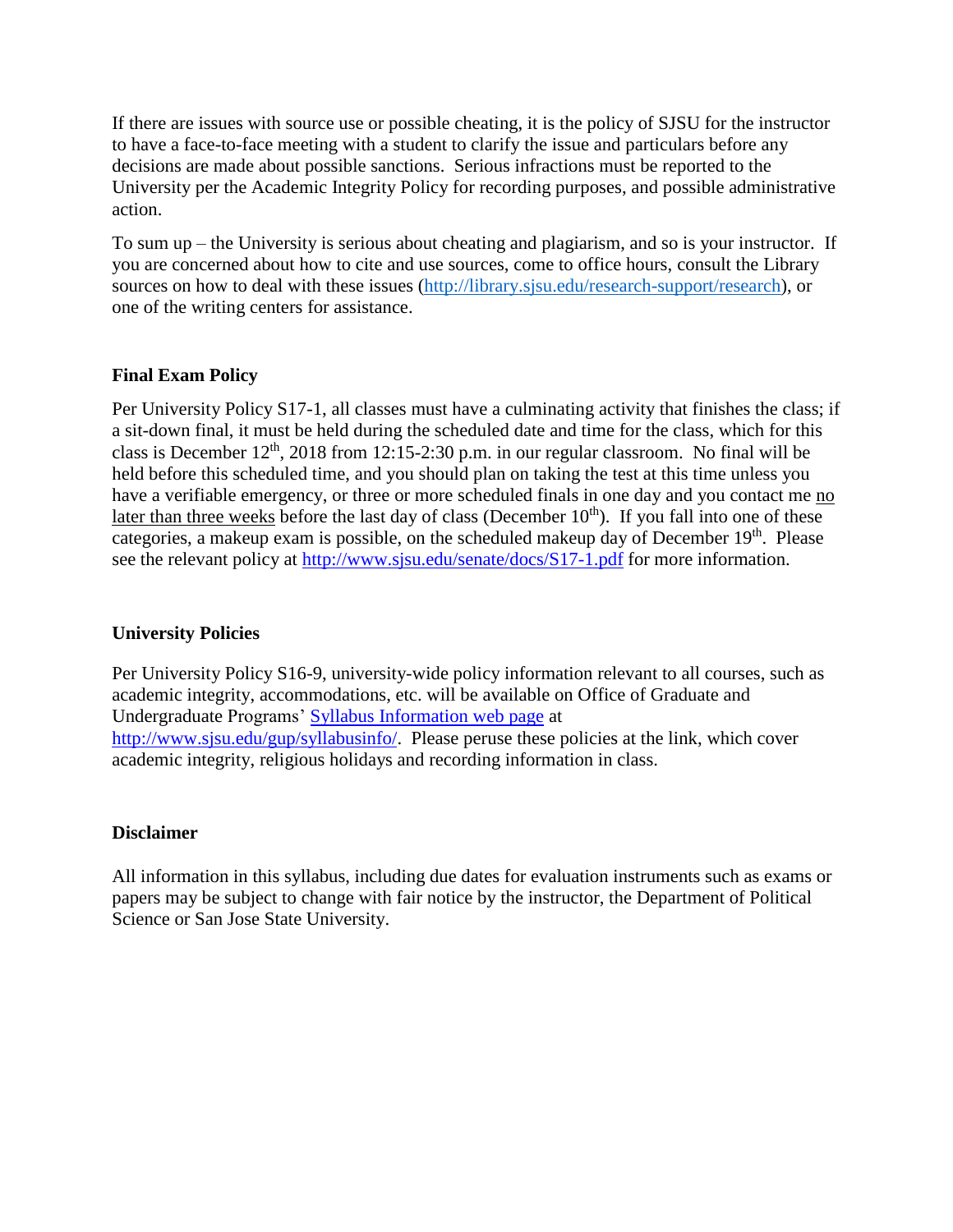# **Pols 4: Course Schedule**

# **Course Schedule**

| Week           | <b>Date</b>     | <b>Topics, Readings, Assignments, Deadlines</b>                                        |
|----------------|-----------------|----------------------------------------------------------------------------------------|
| 1              | 8/22            | <b>Course Introduction</b>                                                             |
| $2 - 4$        | $8/27 - 9/10$   | Part I: Theories and Historical Context<br>Mingst, Chs. 1-4<br>Exam 1 (September 12)   |
|                |                 | In-class discussion on September 5th                                                   |
| 3              | 9/3             | <b>Labor Day - NO CLASS</b>                                                            |
| $\overline{4}$ | 9/12            | <b>Exam 1 (Short Answer only)</b>                                                      |
| $5 - 7$        | $9/17 - 10/3$   | Part II: Levels of Analysis and Explanations of Change<br>Mingst, Chs. 5-7             |
|                |                 | In-class discussion on September 26th                                                  |
| 8              | 10/8            | <b>Exam 2 (Short Answer and Essay)</b>                                                 |
| $8-9$          | $10/10 - 10/17$ | Part III: Issues in IR<br>a) War and Collective Security<br>Mingst, Ch. 8              |
| $9 - 11$       | 10/17-10/29     | b) Human Rights and Security<br>Mingst, Ch. 9                                          |
|                |                 | <b>In-class discussion on October 24th</b>                                             |
| $11 - 13$      | $10/31 - 11/14$ | c) International Political Economy<br>Mingst, Ch. 10                                   |
| 12             | 11/7            | <b>Outlines due for Position Paper in class</b>                                        |
| 13             | 11/12           | Veterans' Day - NO CLASS                                                               |
| $14 - 16$      | $11/19 - 12/5$  | d) Collective Problems<br>Mingst, Ch. 11<br><b>In-class discussion on December 5th</b> |
| 14             | 11/21           | NO CLASS (campus open, but no class due to Thanksgiving)                               |
| 16             | 12/3            | Position Paper due as a hard copy and uploaded to Canvas by 11:59 p.m.                 |
| 17             | 12/10           | <b>Wrap-Up and Final Exam Discussion</b>                                               |
| Final<br>Exam  | 12/12           | 12:15-2:30 p.m. (Please note date and time!) in DMH 160                                |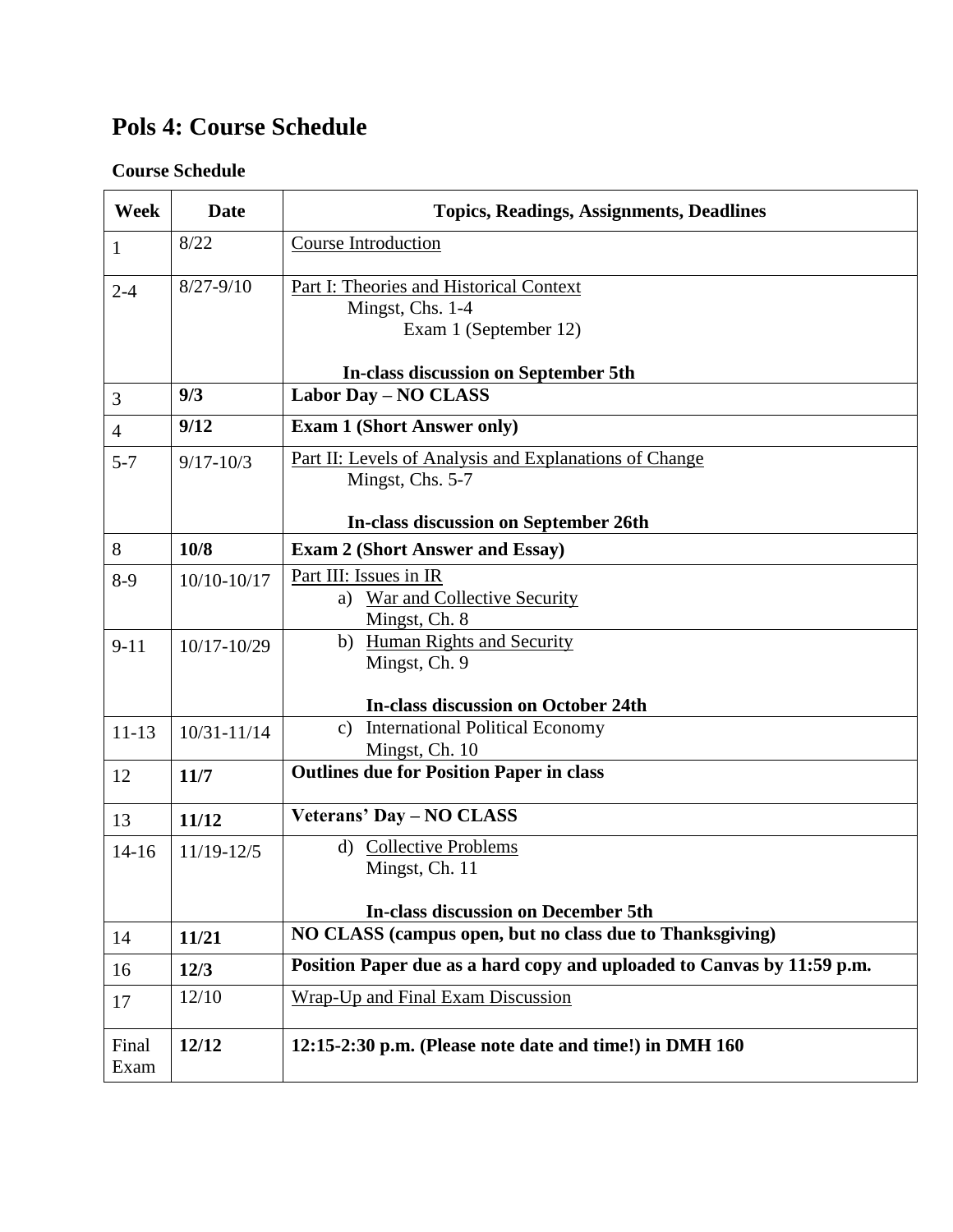#### **Position Paper**

In order to test your knowledge and ability to apply IR concepts on a major IR question, you will be writing a position paper that analyzes arguments on both sides of a proposition, in a paper of 1250-1500 words (approximately 5-6 pages double-spaced and with 1" margins and page numbers, not counting your bibliography). You have a choice of one of these three questions:

1) Should states use *collective security* as a means to prevent interstate warfare?

2) Should states that accept the principles of *non-refoulement* of refugees also have the right to reject refugees on occasion?

3) Should states be able to use *protectionist* measures for their individual interests in trade?

Each of these questions requires you to consider the interests of individual states versus the collective needs of the international system, in terms of war, human rights or trade. In answering the topic question, you will be required to consider two separate arguments for and two arguments against the proposition, or "yes" and "no." While we will be covering essential concepts on all three of these questions in class, you are expected to do additional reading and preparation on your own when you are writing your paper. Each of these questions has a reading list with readings that is on Canvas; look under "Files" for these folders. You have the option to do research apart from the readings if you choose, but that is not required. What is required is that you use at least four of the readings on the reading list and actively use them to inform your paper. This means not just listing them in the bibliography, but also bringing their information and arguments in your own writing. If you do not do this, then it will count against the content portion of your grade for this paper.

This paper is a project that deals with Part III of the class (after the Levels of Analysis section), but I suggest you select your question and begin reading before that point.<sup>4</sup> You are required to have a preliminary outline of your arguments for and against done by November 7th; this is a progress check to make sure you are on the way to getting the paper completed. Your outline should have an introduction/thesis, a short statement of 1-2 sentences on each argument, and then your conclusion as to which side you find more persuasive. Your outline needs to be submitted as a hard copy for review and feedback. It is entirely possible you may change some of your arguments after the outline, and this is fine; but a preliminary statement of what you want to discuss is essential before you move on to the next step. The outline is worth 20 points of your course grade. Late hard copies will lose two points a day for each day it is late, including weekend days.

The final draft of the assignment will be due on December 3rd, both as a hard copy and an upload to Canvas for a source check. This part of your assignment is worth 100 points, divided between content and writing. Late papers will lose the equivalent of one letter grade per day (ten points) for lateness unless excused due to an emergency. The last day you may submit a late paper is December 10<sup>th</sup>, to permit grading and compilation of the final grade. Please note that if you turn in your paper after December  $3<sup>rd</sup>$ , it may not be returned to you before the end of

 $\overline{a}$ 

<sup>4</sup> . You should plan on choosing one of these three questions; if you wish to do an alternate controversy, it must be cleared with the instructor in person by October 31st. You cannot do a topic that is outside IR, and given the introductory nature of the course, the instructor must review a reading list and your research plan before approval is granted.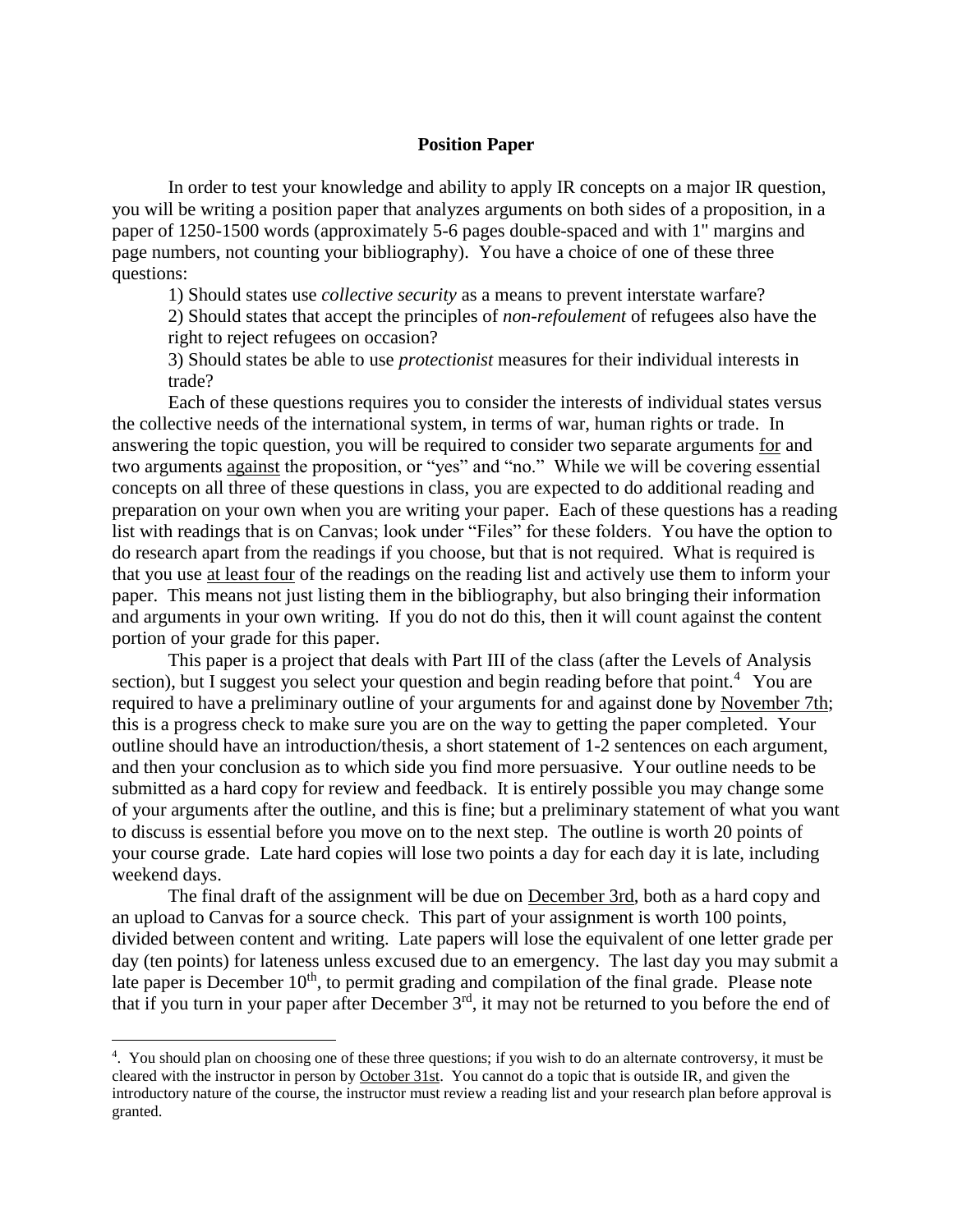the semester. Your paper grade will be listed on Canvas when the final course grades are posted.

#### Content and Writing Requirements for the Paper

#### Content (80 points)

80 points of the paper grade will be based on your information and presentation of your arguments for and against (or "yes" and "no" to the question). You will need to have two distinct, separate arguments for each side of the issue. While the primary focus of these questions is on state interests, you may decide that there are also good arguments to make at the international level or the individual level of analysis. This is up to you. But each of the points you make must be well-defended with logic and evidence, with all information not obviously common knowledge cited – regardless of source. Lecture and class readings count as well as the specific readings from your reading list. As noted above, you are expected to actively use at least four readings from the reading list; if this is not the case, you may lose up to eight points from the content part of your grade.

You will ultimately select one side of this issue as the position you find most persuasive; this should be indicated briefly in the introduction to your paper and developed as an analysis paragraph after you discuss the arguments for both sides. Please make sure to discuss both sides well, even though you will be selecting one side over the other at the end; short-changing the side you do not agree with may also lead to a lower grade. The key to this assignment is that you are able to weigh the strengths of both sides before indicating which side is the most persuasive.

The 5-6 page length of the paper should suggest how much you cover for each part of the paper. The introduction and four arguments should take up no more than one to two paragraphs each. You will need one to two paragraphs for your final analysis, and some room for a brief conclusion paragraph as well. Papers considerably over the 1500 word limit may face edits and deductions for lack of conciseness. Papers considerably under the 1250 word limit may face deductions for not covering all of the required points well.

#### Writing (20 points)

As noted in the syllabus, you are expected to draft papers at the college level – this means good organization, use of English and appropriate use of sources. I suggest either APA or the APSA (a modified version of Chicago style) methods of citation, with in-text cites to conserve space. Please see me if you need to discuss citation methods; you can find manuals to both styles on-line, and the Library has electronic resources available to help you cite. Quality of citations will affect ten points of your paper grade. A lack of any citations may mean a loss of ten full points. If you use sources inappropriately such as through cut-and-paste without attribution, complete reliance on quotes to make your points or bad paraphrasing, this will mean deductions from this part of your grade. Serious issues with source use may also affect the content portion of your grade, if it does not look like you did the required work. The Canvas upload will be used to verify appropriate source use. If there are major problems with source use, the instructor will request a meeting to discuss them and how this will affect your grade.

Finally, ten points of the paper grade will depend on grammar and writing style. Common grammar errors that could receive deductions include:

- Spelling (do not just rely on spell check, as an incorrect word can still be correctly spelled);
- Verb tense and agreement;
- Word choice: